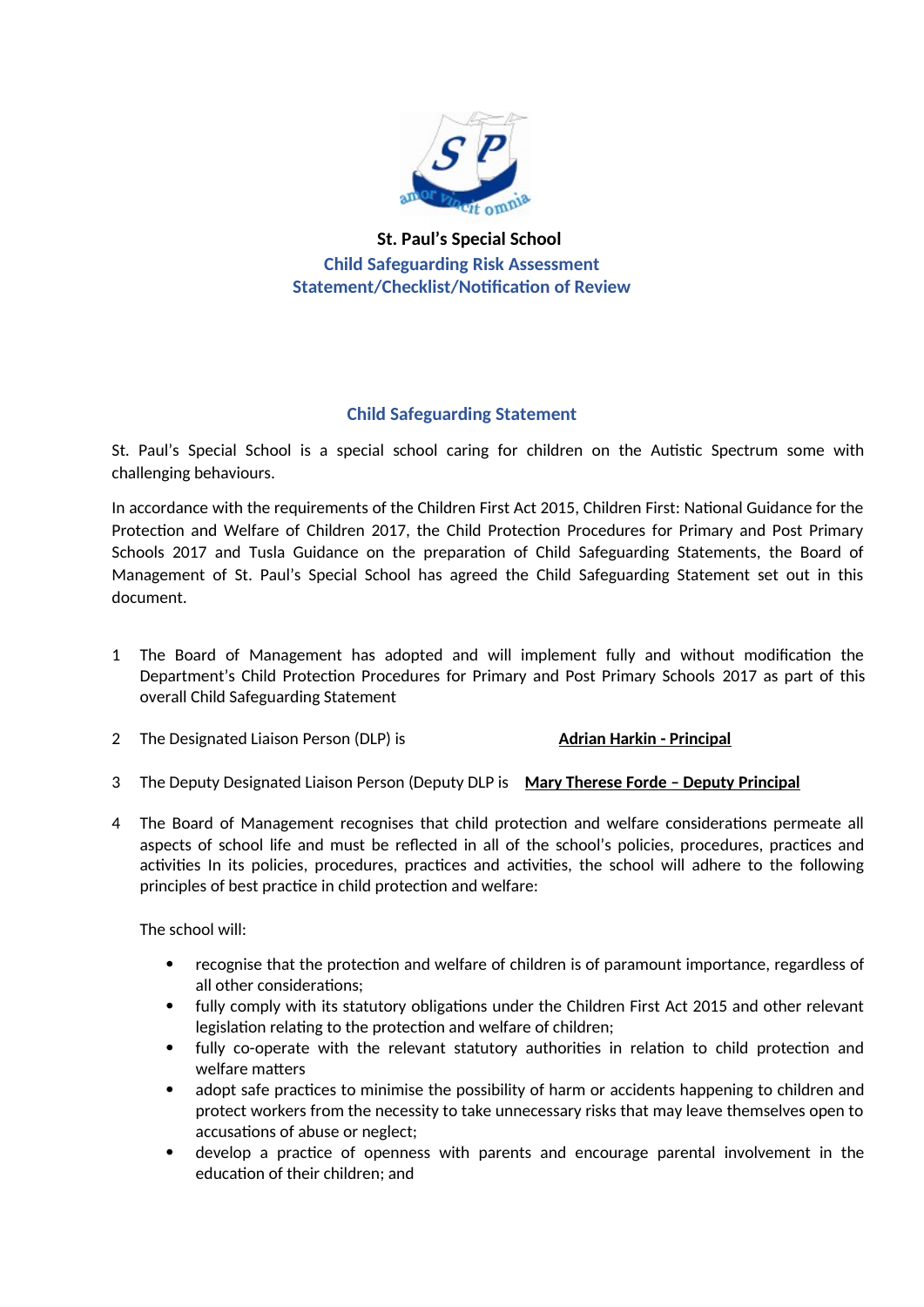fully respect confidentiality requirements in dealing with child protection matters.

The school will also adhere to the above principles in relation to any adult pupil with a special vulnerability.

- 5 The following procedures/measures are in place:
	- In relation to any member of staff who is the subject of any investigation (howsoever described) in respect of any act, omission or circumstance in respect of a child attending the school, the school adheres to the relevant procedures set out in Chapter 7 of the Child Protection Procedures for Primary and Post-Primary Schools 2017 and to the relevant agreed disciplinary procedures for school staff which are published on the DES website.
	- In relation to the selection or recruitment of staff and their suitability to work with children, the school adheres to the statutory vetting requirements of the National Vetting Bureau (Children and Vulnerable Persons) Acts 2012 to 2016 and to the wider duty of care guidance set out in relevant Garda vetting and recruitment circulars published by the DES and available on the DES website.
	- In relation to the provision of information and, where necessary, instruction and training, to staff in respect of the identification of the occurrence of harm (as defined in the 2015 Act) the school-
		- $\triangleright$  Has provided each member of staff with a copy of the school's Child Safeguarding Statement
		- $\triangleright$  Ensures all new staff are provided with a copy of the school's Child Safeguarding Statement
		- $\triangleright$  Encourages staff to avail of relevant training
		- $\triangleright$  Encourages Board of Management members to avail of relevant training
		- $\triangleright$  The Board of Management maintains records of all staff and Board member training
	- In relation to reporting of child protection concerns to Tusla, all school personnel are required to adhere to the procedures set out in the Child Protection Procedures for Primary and Post-Primary Schools 2017, including in the case of registered teachers, those in relation to mandated reporting under the Children First Act 2015.
	- In this school the Board has appointed the abovenamed DLP as the "relevant person" (as defined in the Children First Act 2015) to be the first point of contact in respect of the s child safeguarding statement.
	- All registered teachers employed by the school are mandated persons under the Children First Act 2015.
	- In accordance with the Children First Act 2015, the Board has carried out an assessment of any potential for harm to a child while attending the school or participating in school activities. A written assessment setting out the areas of risk identified and the school's procedures for managing those risks is attached as an appendix to these procedures.
	- The various procedures referred to in this Statement can be accessed via the school's website, the DES website or will be made available on request by the school.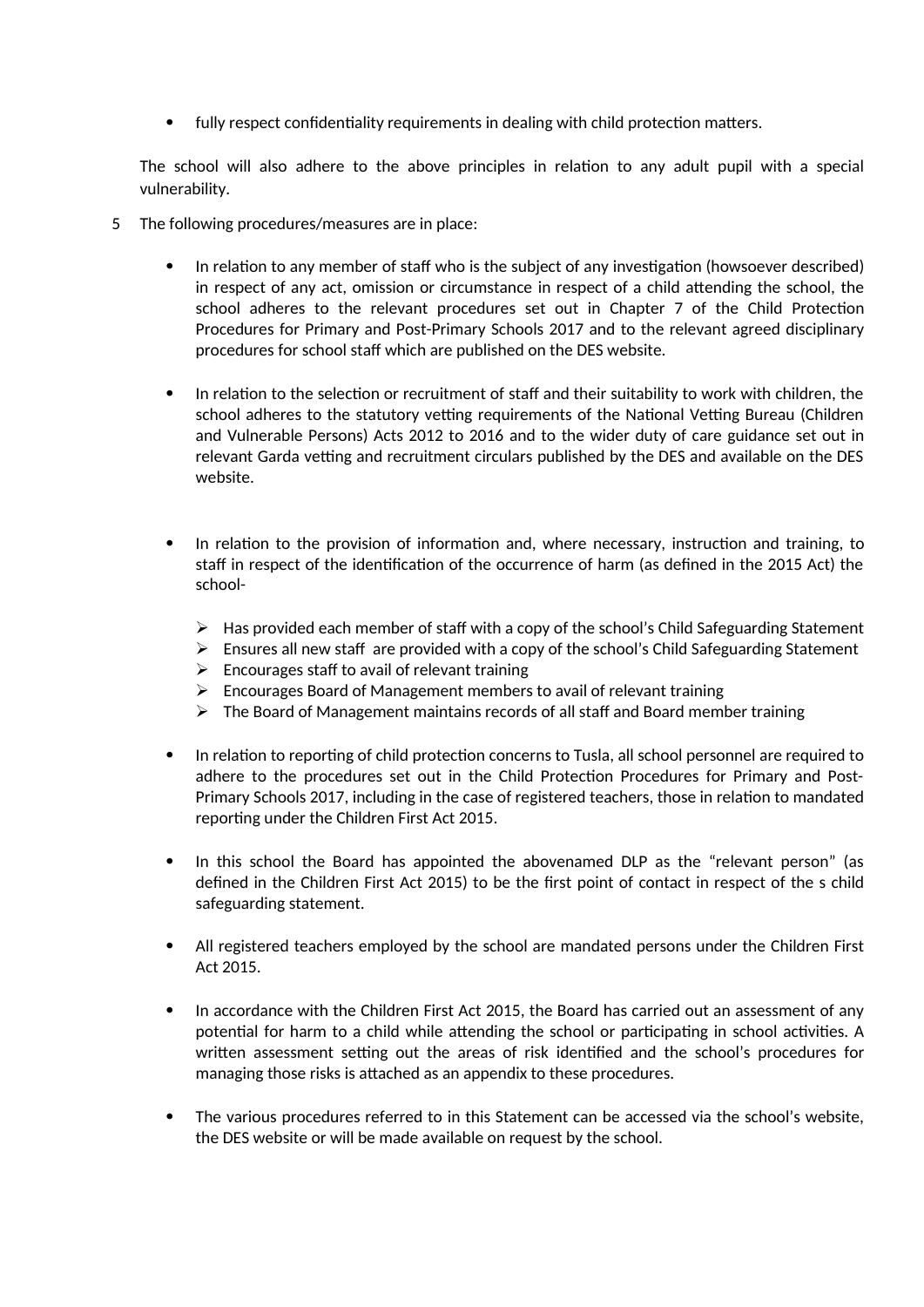**Note:** The above is not intended as an exhaustive list. Individual Boards of Management shall also include in this section such other procedures/measures that are of relevance to the school in question.

- 6 This statement has been published on the school's website and has been provided to all members of school personnel, the Parents' Association (if any) and the patron. It is readily accessible to parents and guardians on request. A copy of this Statement will be made available to Tusla and the Department if requested.
- 7 This Child Safeguarding Statement will be reviewed annually or as soon as practicable after there has been a material change in any matter to which this statement refers.

This Child Safeguarding Statement was adopted by the Board of Management on the 10<sup>th</sup> of March 2022

Signed : Paul Burke Date: 15<sup>th</sup> March 2022

Chairperson, Board of Management

 $\mathcal{A}_{\mathcal{B}_{\text{sum}}}$   $\mathcal{A}_{\mathcal{B}_{\text{sum}}}$   $\mathcal{A}_{\text{sum}}$   $\mathcal{A}_{\text{sum}}$   $\mathcal{A}_{\text{sum}}$   $\mathcal{A}_{\text{sum}}$   $\mathcal{A}_{\text{sum}}$   $\mathcal{A}_{\text{sum}}$   $\mathcal{A}_{\text{sum}}$   $\mathcal{A}_{\text{sum}}$   $\mathcal{A}_{\text{sum}}$   $\mathcal{A}_{\text{sum}}$   $\mathcal{A}_{\text{sum}}$   $\mathcal{A}_{\text{sum}}$   $\mathcal{A}_{\text{sum}}$ 

Principal/Secretary to the Board of Management

## **Checklist for Review of the Child Safeguarding Statement**

The *Child Protection Procedures for Primary and Post-Primary Schools 2017* require the Board of Management must undertake a review of its Child Safeguarding Statement and that the following checklist shall be used for this purpose. The review must be completed every year or as soon as practicable after there has been a material change in any matter to which the Child Safeguarding Statement refers. Undertaking an annual review will also ensure that a school also meets its statutory obligation under section 11(8) of the Children First Act 2015, to review its Child Safeguarding Statement every two years.

The checklist is designed as an aid to conducting this review and is not intended as an exhaustive list of the issues to be considered. Individual Boards of Management shall include other items in the checklist that are of relevance to the school in question.

As part of the overall review process, Boards of Management should also assess relevant school policies, procedures, practices and activities vis a vis their adherence to the principles of best practice in child protection and welfare as set out in the school's Child Safeguarding Statement, the Children First Act 2015 and the *Child Protection Procedures for Primary and Post-Primary Schools 2017.*

|    |                                                                                               | Yes/No |
|----|-----------------------------------------------------------------------------------------------|--------|
|    | 1. Has the Board formally adopted a Child Safeguarding Statement in accordance with           |        |
|    | the 'Child Protection Procedures for Primary and Post Primary Schools 2017'?                  |        |
|    | 2. As part of the school's Child Safeguarding Statement, has the Board formally adopted,      |        |
|    | without modification, the 'Child Protection Procedures for Primary and Post Primary $\vert$ Y |        |
|    | Schools 2017"?                                                                                |        |
| 3. | Does the school's Child Safeguarding Statement include a written assessment of risk           |        |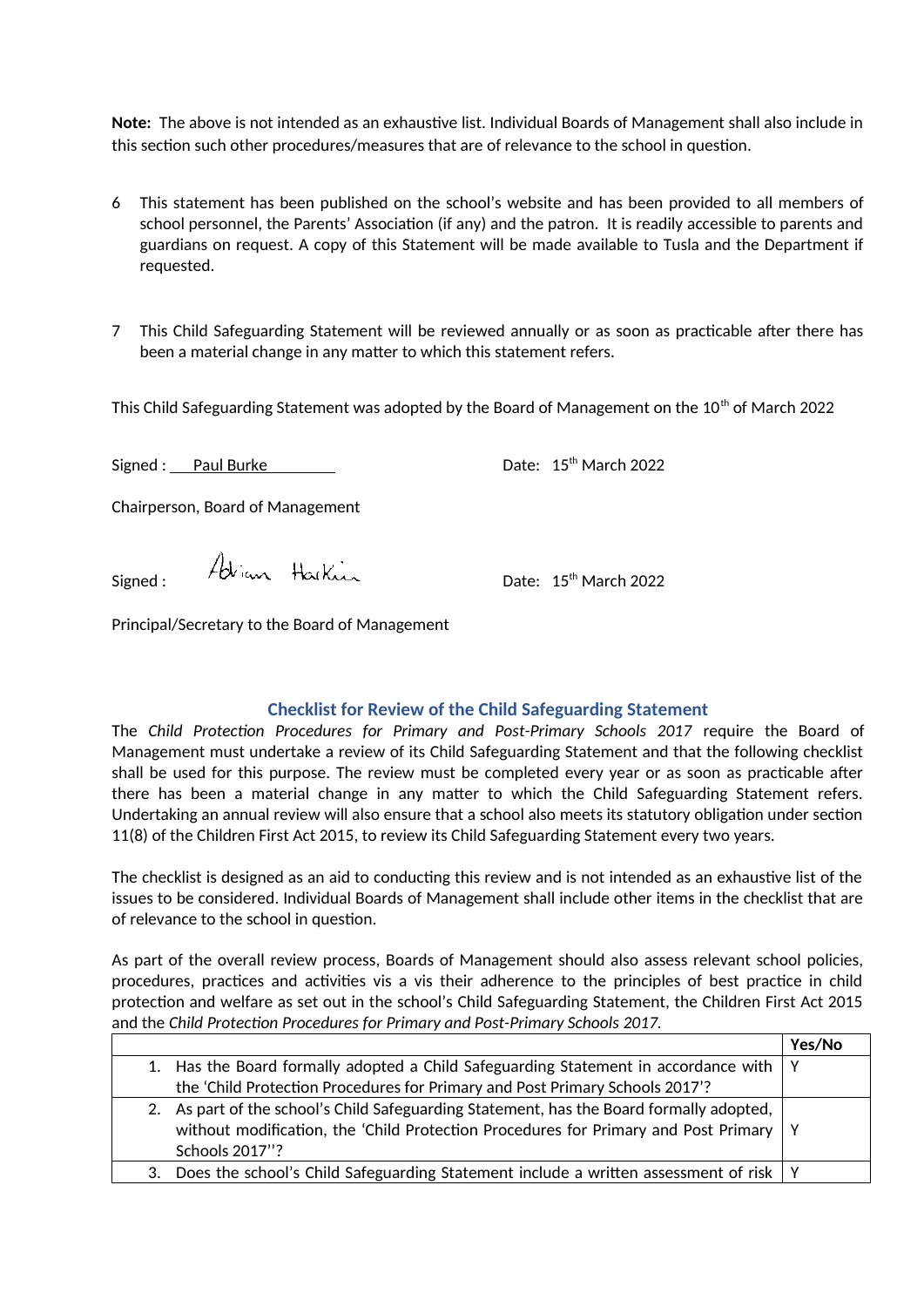|    |                                                                                                                                                                                                                                                           | Yes/No       |
|----|-----------------------------------------------------------------------------------------------------------------------------------------------------------------------------------------------------------------------------------------------------------|--------------|
|    | as required under the Children First Act 2015?                                                                                                                                                                                                            |              |
| 4. | Has the Board reviewed and updated where necessary the written assessment of risk                                                                                                                                                                         | Y            |
|    | as part of this overall review?                                                                                                                                                                                                                           |              |
| 5. | Has the DLP attended available child protection training?                                                                                                                                                                                                 | Y            |
| 6. | Has the Deputy DLP attended available child protection training?                                                                                                                                                                                          | Y            |
| 7. | Have any members of the Board attended child protection training?                                                                                                                                                                                         | Y            |
| 8. | Are there both a DLP and a Deputy DLP currently appointed?                                                                                                                                                                                                | Y            |
| 9. | Are the relevant contact details (Tusla and An Garda Síochána) to hand?                                                                                                                                                                                   | Y            |
|    | 10. Has the Board arrangements in place to communicate the school's Child Safeguarding<br>Statement to new school personnel?                                                                                                                              | Y            |
|    | 11. Is the Board satisfied that all school personnel have been made aware of their<br>responsibilities under the 'Child Protection Procedures for Primary and Post Primary<br>Schools 2017' and the Children First Act 2015?                              | Υ            |
|    | 12. Has the Board received a Principal's Child Protection Oversight Report at each Board<br>meeting held since the last review was undertaken?                                                                                                            | Y            |
|    | 13. Since the Board's last review, was the Board informed of any child protection reports<br>made to Tusla/An Garda Síochána by the DLP?                                                                                                                  | Y            |
|    | 14. Since the Board's last review, was the Board informed of any cases where the DLP<br>sought advice from Tusla/and as a result of this advice, no report to the HSE was<br>made?                                                                        | Y            |
|    | 15. Since the Board's last review, was the Board informed of any cases where an<br>allegation of abuse or neglect was made against any member of school personnel?                                                                                        | Y            |
|    | 16. Has the Board been provided with and reviewed all documents relevant to the<br>Principal's Child Protection Oversight Report?                                                                                                                         | Y            |
|    | 17. Is the Board satisfied that the child protection procedures in relation to the making of<br>reports to Tusla/An Garda Síochána were appropriately followed in each case<br>reviewed?                                                                  | Y            |
|    | 18. Is the Board satisfied that, since the last review, all appropriate actions are being or<br>have been taken in respect of any member of school personnel against whom an<br>allegation of abuse or neglect has been made?*                            | Y            |
|    | 19. Were child protection matters reported to the Board appropriately recorded in the<br>Board minutes?                                                                                                                                                   | Y            |
|    | 20. Is the Board satisfied that all records relating to child protection are appropriately<br>filed and stored securely?                                                                                                                                  | Υ            |
|    | 21. Has the Board been notified by any parent in relation to that parent not receiving the<br>standard notification required under section 5.6 of the 'Child Protection Procedures<br>for Primary and Post Primary Schools 2017'                          | $\mathsf{N}$ |
|    | 22. In relation to any cases identified at question 21 above, has the Board ensured that<br>any notifications required section 5.6 of the 'Child Protection Procedures for Primary<br>and Post Primary Schools 2017' were subsequently issued by the DLP? | N/A          |
|    | 23. Has the Board ensured that the Parents' Association (if any), has been provided with<br>the school's Child Safeguarding Statement?                                                                                                                    | Y            |
|    | 24. Has the Board ensured that the patron has been provided with the school's Child<br>Safeguarding Statement?                                                                                                                                            | Y            |
|    | 25. Has the Board ensured that the school's Child Safeguarding Statement is available to<br>parents on request?                                                                                                                                           | Y            |
|    | 26. Has the Board ensured that the Stay Safe programme is implemented in full in the<br>school? (applies to primary schools)                                                                                                                              | Y            |
|    | 27. Has the Board ensured that the Wellbeing Programme for Junior Cycle students is                                                                                                                                                                       | Y            |